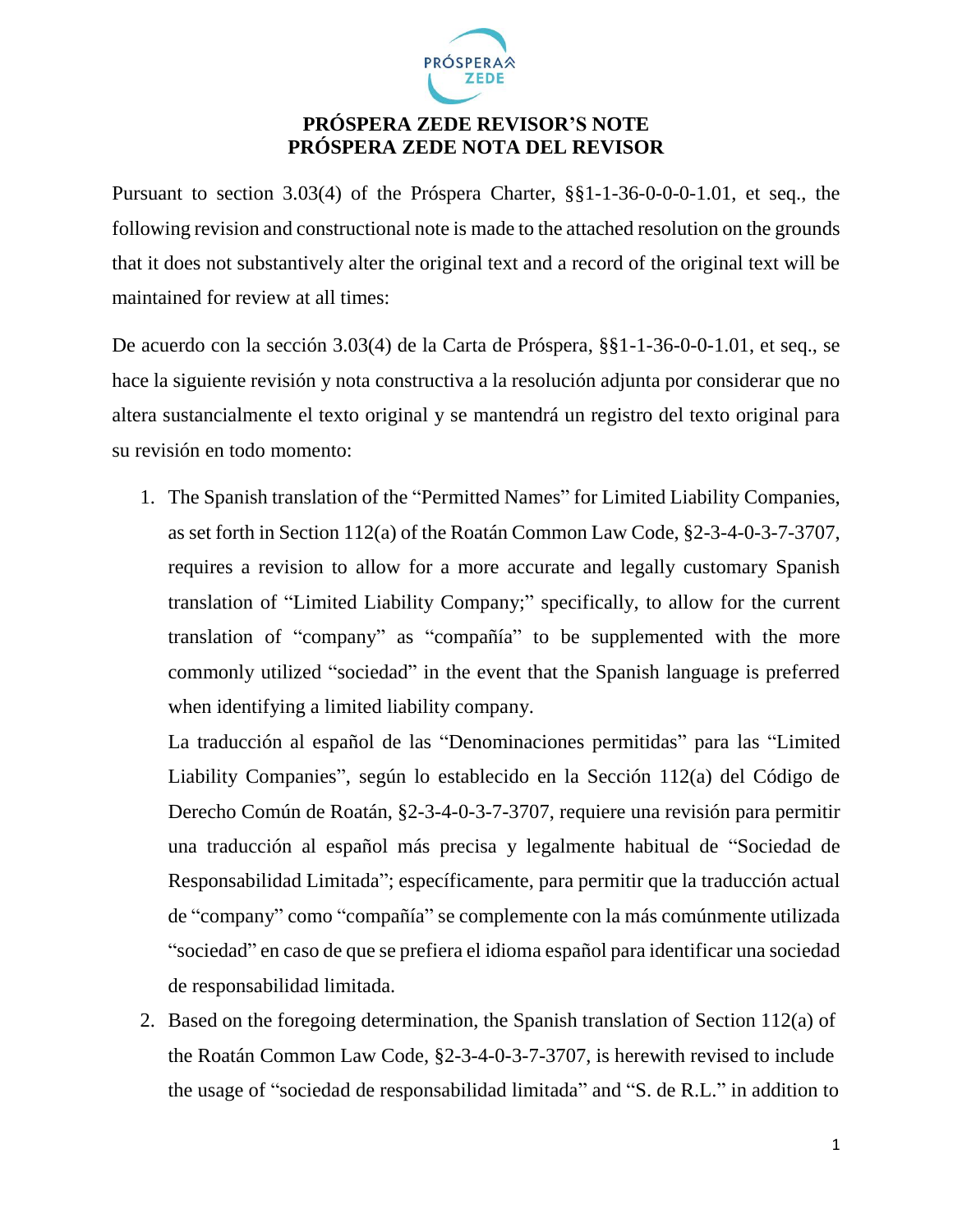

the other suffixes and descriptive options required for legally identifying a limited liability company.

Con base en la determinación anterior, se revisa la traducción al español del artículo 112(a) del Código de Derecho Común de Roatán, §2-3-4-0-3-7-3707, para incluir el uso de "sociedad de responsabilidad limitada" y "S. de R.L.", además de los demás sufijos y opciones descriptivas requeridas para identificar legalmente una sociedad de responsabilidad limitada

IT IS SO NOTED THIS March 22, 2021: SE HACE CONSTAR EL 22 de marzo de 2021:

Próspera ZEDE Revisor

[\\_\\_\\_\\_\\_\\_\\_\\_\\_\\_\\_\\_\\_\\_\\_\\_\\_\\_\\_\\_\\_\\_\\_\\_\\_\\_\\_\\_\\_](https://na3.documents.adobe.com/verifier?tx=CBJCHBCAABAAsppOvmf60V13WK8yxYhv5mzAvjdDZpuV) Erick A. Brimen (Mar 22, 2021 18:54 MDT) Erick A. Brimen

Erick A. Brimen Council Secretary/Secretario del Consejo Próspera ZEDE